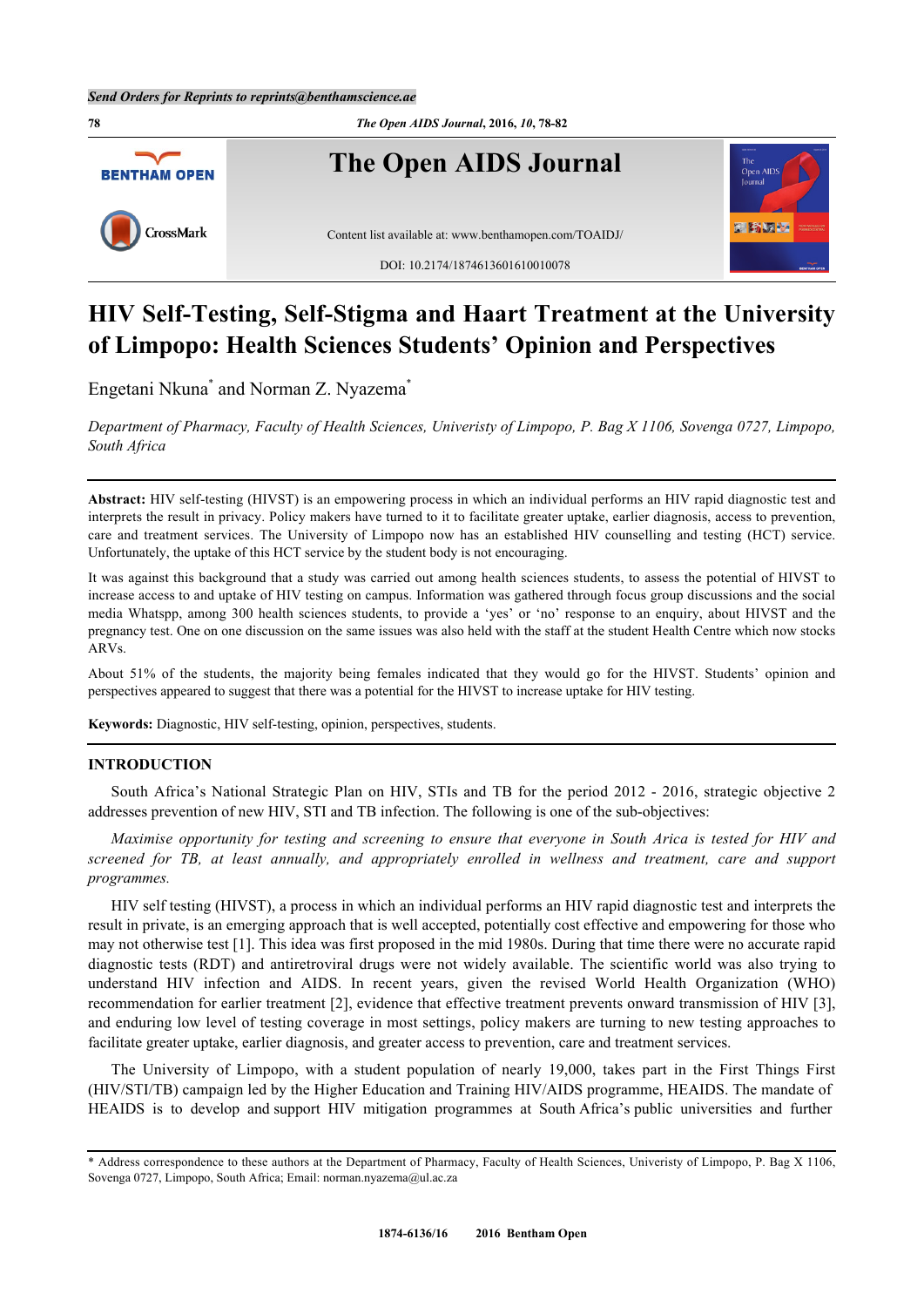Education and Training Colleges where a lot of irresponsible sexual behaviours are observed. In fact, according to the Department of Health statistics, it is worse in schools where there were 72,891 deliveries by girls under the age of 18 from April 2012 to March 2013. A spokesperson of the Department said that issue of teenage pregnancy was just not about numbers but about the lack of use of condoms. There were 98 005 abortions at state facilities in 2014 [[4\]](#page-4-3). The First Things First campaign at tertiary institutions, therefore, contributes to an objective of the 2012-2016 South Africa's National Strategic Plan for HIV, STIs and TB to maximise opportunities for testing for HIV. The campaign provides for the testing using HIV rapid finger prick tests as depicted in Fig. (**[1](#page-1-0)**) below:

<span id="page-1-0"></span>

Fig. (1). A student counselling and testing promoter during the First Thing First campaign on UL campus.

The campaign at UL has been going on for more than 5 years and HIV counselling and testing (HCT) services have now been established at the campus Student Health Centre which now also stocks antiretroviral drugs, ARVs. More students tend to come for testing only during the First Things First campaign that takes place at least twice a year because there are incentives. It has been observed that, for a variety of reasons, the uptake of the HCT services by the student body is not encouraging. Only about between 2000 and 3000 out of nearly 19,000 students, mainly females, utilize the HCT services. One of the reasons that has been cited is self stigma, a belief that one is weak or damaged because of an illness, resulting in a negative attitude towards seeking or receiving the treatment. However, it has been reported that HIVST could be desirable for users concerned with stigma or confidentiality associated with existing HCT.

A study was carried out among health sciences students, mainly B Pharm, B Dietetics and B Med Sciences students, to assess the potential of HIVST to increase access to and uptake of HIV testing in order to support prevention and treatment targets on campus.

## **METHODS**

Data were collected during the first and part of the second semester 2015. The investigation used both deductive and inductive approaches. About 300 health sciences students were asked, through the social media Whatsapp, to provide a 'yes' or 'no' response to an enquiry if they knew their HIV status and if they would use HIVST and pregnancy test.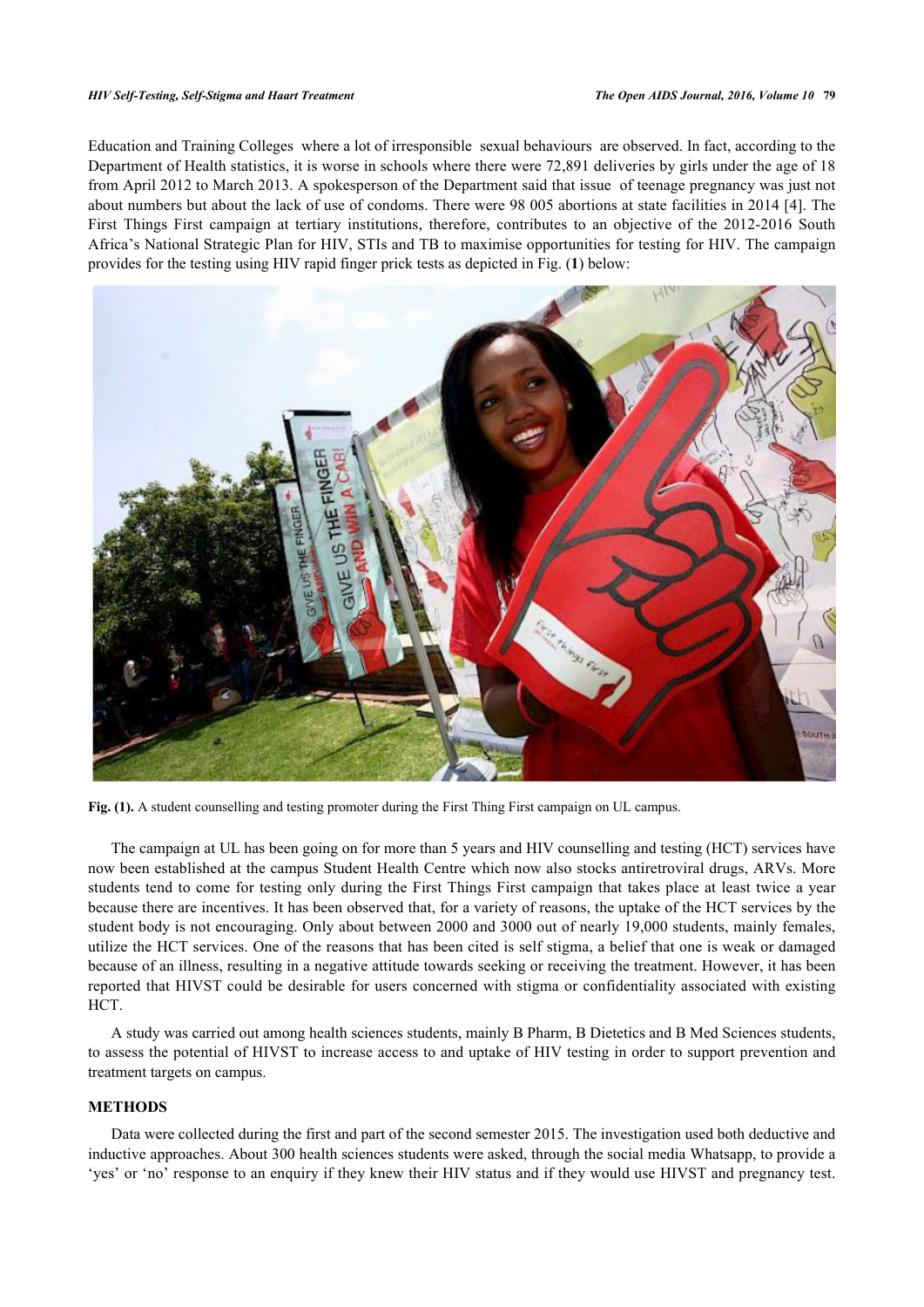This was then followed by four focus group discussions with equal number of female and male students who were at different levels of their study in health sciences, in order to achieve a range of different perspectives. The discussions took place soon after a lecture on any aspect of HIV/AIDS from which a common generic research framework was established and themes for generic interview topic guides were developed. Questions included: the level of interest in HIVST, the level of sexual activity on campus, accessibility and the use of the pregnancy test, appropriate distribution channels for the HIVST kits, how to achieve linkage to treatment and care, benefits and challenges of the HIVST.

One on one discussion on the same issues was also held with the 7 staff members who included a health promoter living with HIV, at the student Health Centre which now stocks ARVs.

A 'hands on process' was used to analyse the data during its collection by creating descriptive codes and further developing interpretive codes which were finally used to come up with explanatory codes.

Using a client simulation methodology, CSM, an investigation into the sale of HIVST and pregnancy test kits was carried out on the street and at the retail pharmacies.

As shown in Table **[1](#page-2-0)** below the results obtained indicated that the level of willingness to use an HIVST was not the same as the willingness to use HCT services at the student Health Centre. It would appear that most of those in the first year of their study at the university, inspite of the first things first during their first semester, were not willing to undergo an HIV test in whatever form. It was surprising that most of the final year students were not at all enthusiastic about HIV/AIDS. Only an average of about 26% would utilize the HCT services. All the students at all levels were prepared to use a pregnancy test.

| Level of study | <b>HCT</b> | <b>HIVST</b> | <b>Pregnancy test</b> |
|----------------|------------|--------------|-----------------------|
| First year     | 10%        | 25%          | 100%                  |
| Second year    | 25%        | 80%          | 100%                  |
| Third year     | 20%        | 60%          | 100%                  |
| Fourth year    | 50%        | 40%          | 100%                  |

<span id="page-2-0"></span>**Table 1. The level of willingness to use of each one of the tests among students at different levels.**

The study, as shown in Table **[2](#page-2-1)**, found that generally, female students were largely among those who would go for an HCT. The average was about 74%.

<span id="page-2-1"></span>**Table 2. Shows gender differences in willingness to go for HCT.**

| Level of study          | <b>Females</b> | <b>Males</b> |
|-------------------------|----------------|--------------|
| First year              | 64%            | 36%          |
| Second year             | 80%            | 20%          |
| Third year              | 82%            | 18%          |
| Forth year (Final year) | 68%            | 34%          |

During the CSM some independent pharmacy outlets with a nurse, were selling the HIVST kits. The kits were not available in the big chain pharmacies. ARVs were available in all the pharmacies as prescription only medicines. Emergency contraceptive pill was also available and easily accessible from the pharmacies. Pregnancy test kits ranging in price from about US\$ 2 to US\$ 8 were sold in all pharmacies and on the street they were from less than US\$ 1 to US\$ 2. The investigation found that the kits were never out of stock.

Discussions with the staff at the Student Health Centre raised a concern regarding counselling and care. They pointed out that a risk certainly existed that the user of a self test might be traumatized by the test result (self stigmatization). These issues were never raised by the students. In addition the staff mentioned that HIVST might lead to the demand for more ARVs which would not be met by the Centre that was currently getting its stock from the nearby district hospital. The Centre was getting its 3 in 1 fixed dose combination of tenofovir, emetricitabine and efavirenz.

# **DISCUSSION**

From the results obtained all indications were that there was a lot unprotected sex among students which is why the majority were comfortable with HIVST to assist in establishing their status and that some form of incentive would help. This, therefore, meant that if HIVST kits were readily available and easily accessible it would lead to earlier diagnosis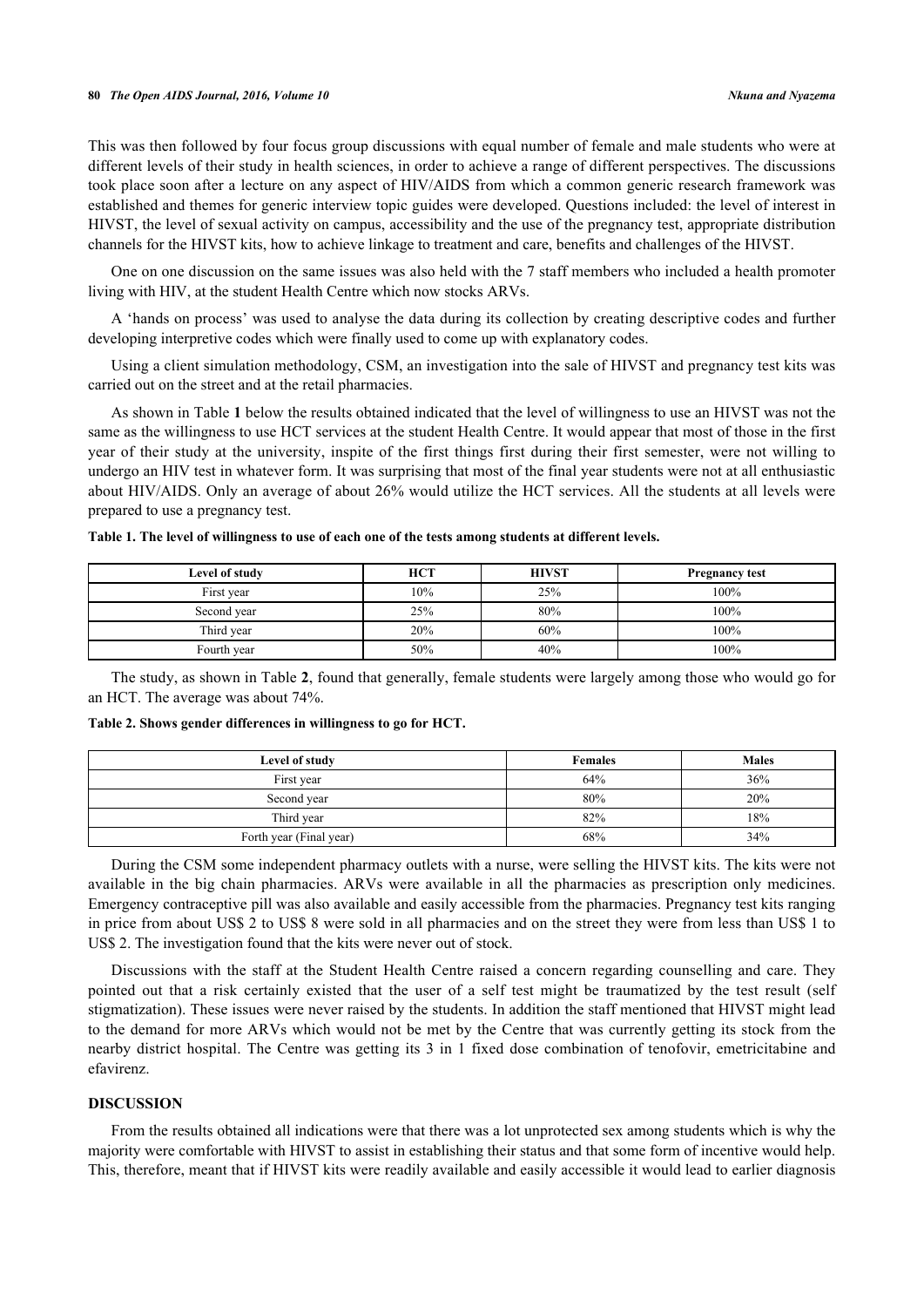and treatment of HIV positive students. HIVST would also assist in the 'normalisation of HIV/AIDS' and do away with term 'AIDS exceptionalism' which located the epidemic within a human rights and bioethics framework [[5,](#page-4-4) [6\]](#page-4-5). It is this 'exceptionalism' which led to the development of the voluntary counselling and testing (VCT) model. VCT included pre and post-test counselling, express and informed consent that an HIV test would be conducted on the patient, and assurance of the confidentiality of the test. As time went on, after so much debate regarding 'normalization of AIDS,' VCT was replaced by the provider-initiated testing and counselling (PITC) model. The idea about 'normalization of AIDS' was that it would decrease stigma associated with the epidemic, remove the barriers to testing, increase access to treatment, and change societal perception of HIV/AIDs [[7\]](#page-4-6). None of them has really decreased as the results from the study show. In general, changes in the approach, unfortunately, did not help in increasing the number of people who would want to know their HIV status, in spite of the recommendation from the South Africa's National Strategic Plan [\[8](#page-4-7), [9](#page-4-8)]. Table **[3](#page-3-0)** shows some illustrative quotations regarding attitude to any form of self-testing

#### <span id="page-3-0"></span>**Table 3. Illustrative quotations discussing the tests.**

| <b>HCT</b>   | • "Staff at any health facility tend to be judgemental which increases my anxiety leaving me devastated<br>and disempowered but as long as there are incentives, I do not mind"<br>• "Sometimes the in depth pretest counselling takes too long and I have not much time". I need to be in<br>class |
|--------------|-----------------------------------------------------------------------------------------------------------------------------------------------------------------------------------------------------------------------------------------------------------------------------------------------------|
| <b>HIVST</b> | • "When I do the test none knows my result but I shall seek confirmation and as soon as results are back I<br>shall start treating myself and ARV should therefore be readily accessible"<br>• "If there is some form of monetary incentive many people would go for it"                            |
|              | • "Pregnancy is a sexually transmitted condition with profound and lifelong implications, so I would need<br>Pregnancy test to know whether I am pregnant or not so that I can take appropriate action"<br>• "I worry more about getting pregnant than I worry about encountering HIV infection"    |

With the advent of highly active antiretroviral therapy HAART and subsequent increased access to such treatment, the 2003 WHO/UNAIDS 3x5 initiative (treating 3 million people by 2005) would have been a resounding success had issues being raised about HIVST dealt with then. For example, self-stigmatization that is currently seen with HCT would have long been an issue of the past and the inconvenience associated with facility based HCT reduced. Students at the university indicated that they had no time for the WHO guiding principles of HCT which outline 5 Cs that must always accompany HTC: namely, consent, confidentiality, counselling, correct results and linkage to care. HIVST offered for them an opportunity for a shift in dynamics around testing session. Students indicated that the HIVST would afford them avoidance of the need for intrusive or repetitive counselling that did not meet their needs. They also said that they might decide to enrol for care and treatment at a time when personal benefit appeared to outweigh the perceived risks of accessing services. Such an action would certainly be in line with the spirit of the Patients Right Charter and the National Health Act, that both encourage people to take responsibility for their own health. Be that as it may, there is still need for addressing and accumulating more evidence on the possible uptake of counselling and testing, linkage to care and potential social harms in the context of unsupervised HIVST [\[10](#page-4-9)].

The investigation on the sale of HIVST kits found that they were indeed available at some pharmacy retail outlets. Self tests for HIV should fall under the definition of a 'medical device' in the Medicines and Related Substances Control Act (Act 101) of 1965, as amended). It would appear that currently there is no mechanism for the registration of medical devices that exist and therefore diagnostic tests remain unregulated. The results obtained seemed to suggest that there was no current restriction on the distribution of diagnostic tests. From the CSM the only legally binding restriction on the distribution of, for example, HIVST kits were provided by the Good Pharmacy Practice (GPP) standards issued by the South African Pharmacy Council [[11\]](#page-4-10). Unfortunately the restriction, from the results obtained did not appear to be working. There is therefore a need for rethinking about the restriction in order to get evidence from those currently flouting the law and also to promote comarketing of condoms, pregnancy test and HIVST. The Department of Health launched a new scented condom for wide distribution because sexually active young people lamented that the one that was widely available did not smell 'cool'. In other words, the quality of product was addressed after the implementation of well thought condom distribution policy and enough evidence was accumulated to deal with the smelly condom. Such a post-marketing surveillance of the HIVST kits could also be done.

# **CONCLUSION**

The study took into account students in health sciences who are supposed to be *au fait* with HIV/AIDS and that the